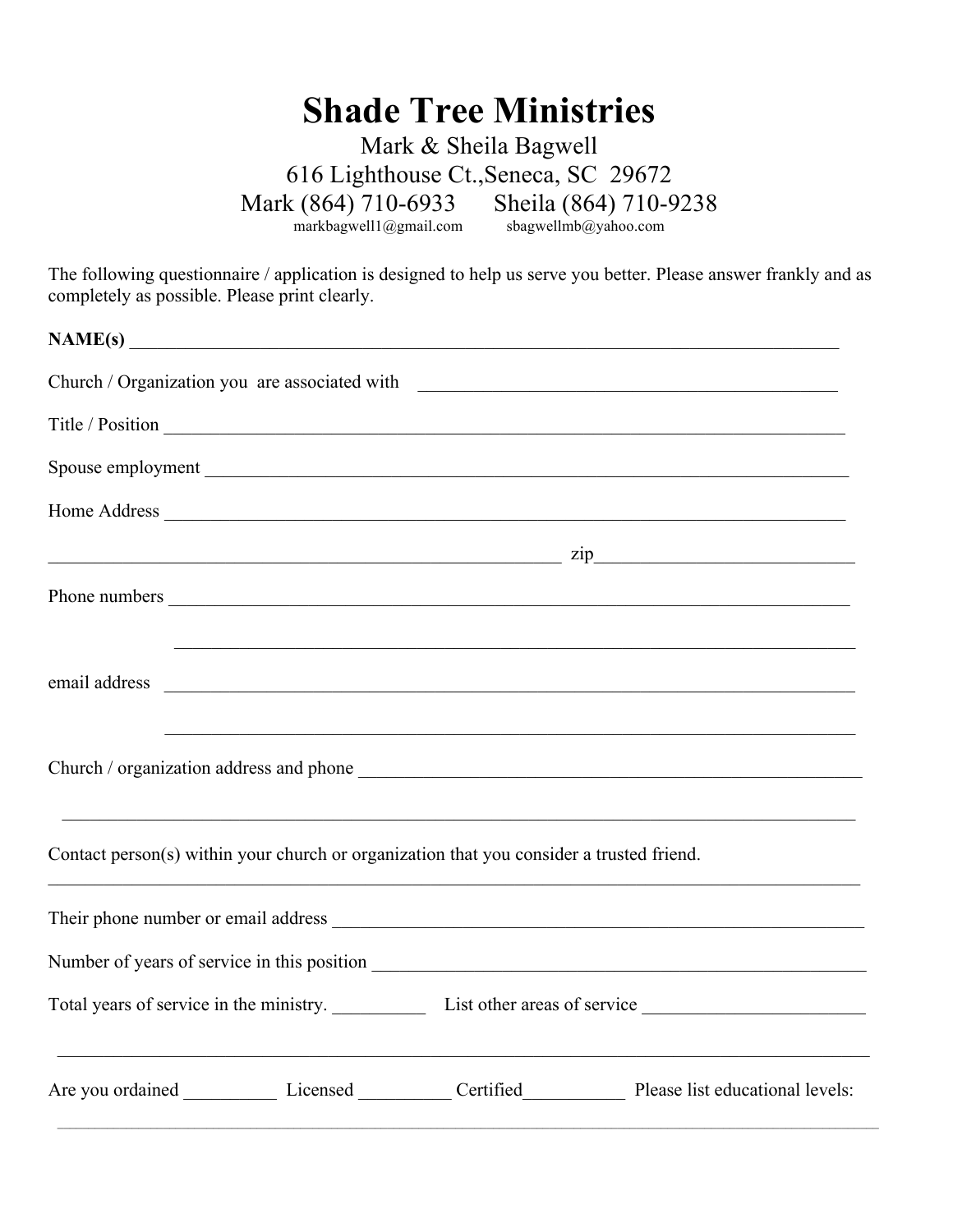## Page 2

## **MEDICAL & DIETARY NEEDS** Please answer for both.

| Do you have any food allergies?                                                                                                                         |            |                                                                                   |  |
|---------------------------------------------------------------------------------------------------------------------------------------------------------|------------|-----------------------------------------------------------------------------------|--|
|                                                                                                                                                         |            |                                                                                   |  |
| Do you eat : Beef                                                                                                                                       |            | Chicken Pork Pork                                                                 |  |
|                                                                                                                                                         |            |                                                                                   |  |
|                                                                                                                                                         |            |                                                                                   |  |
| Are you a Diabetic?                                                                                                                                     |            |                                                                                   |  |
| What type drinks do you prefer?                                                                                                                         |            |                                                                                   |  |
| Do you have any other physical conditions or needs that we should be aware of?                                                                          |            | ,我们也不能在这里的人,我们也不能在这里的人,我们也不能在这里的人,我们也不能在这里的人,我们也不能在这里的人,我们也不能在这里的人,我们也不能在这里的人,我们也 |  |
| Can you climb stairs to a second level ?<br>Do you have other allergies (such as animal, particular trees, seasonal, etc) _____________________________ |            |                                                                                   |  |
| <b>INTEREST</b>                                                                                                                                         |            |                                                                                   |  |
| hiking                                                                                                                                                  | movies /TV |                                                                                   |  |
|                                                                                                                                                         |            |                                                                                   |  |
|                                                                                                                                                         |            |                                                                                   |  |
| <b>FAMILY</b>                                                                                                                                           |            |                                                                                   |  |
|                                                                                                                                                         |            |                                                                                   |  |